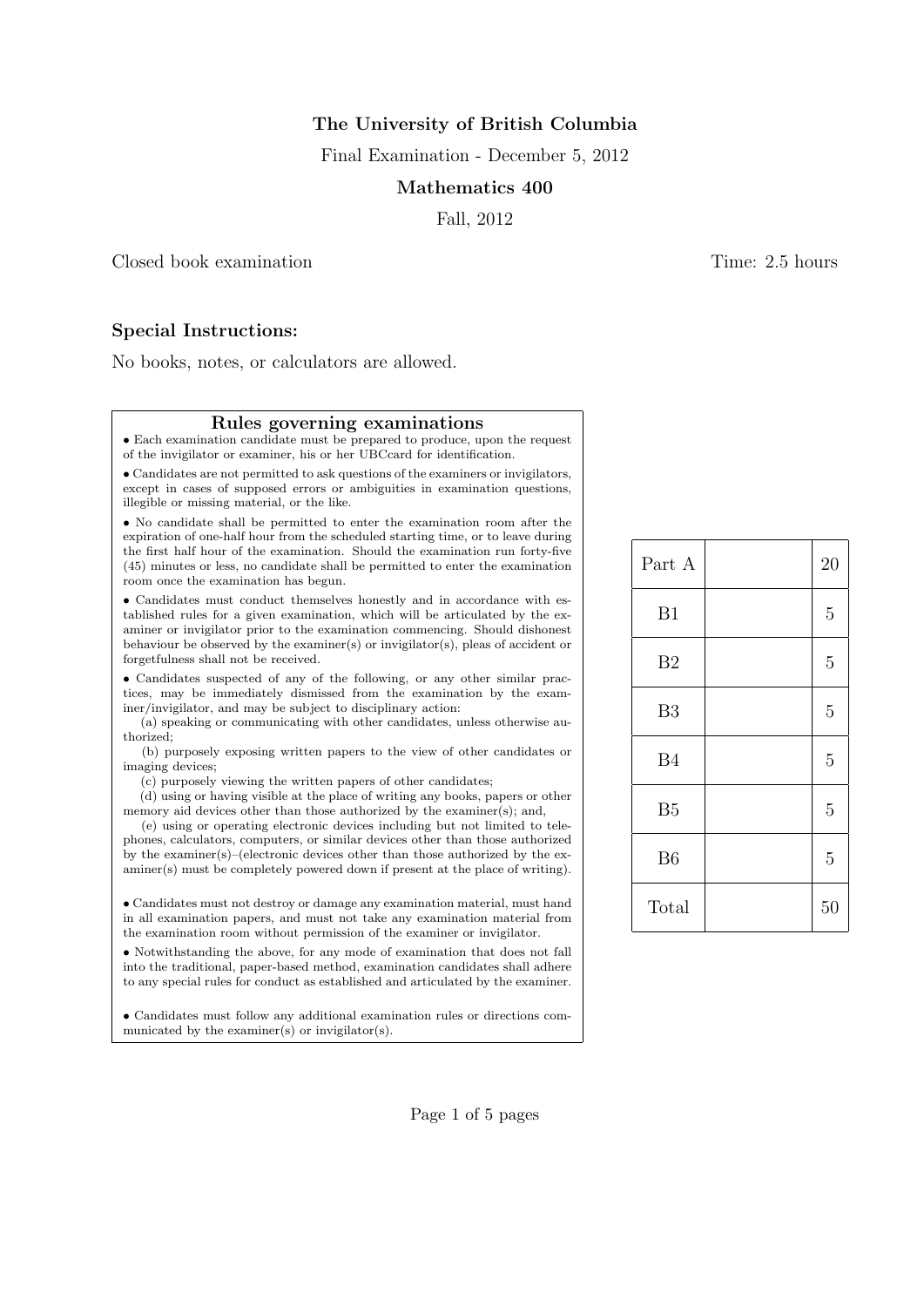## Instructions:

- Do all ten questions in part A, each worth 2 points.
- Do all six questions in part B, each worth 5 points.
- total 50 marks.
- Justify all answers.
- Write your answers in booklets.

### Part A: do all ten questions, each worth 2 marks

A1. [2marks] Write the D'Alembert form of the general solution to the wave equation for  $u(x, t), t \geq 0$  and all x:

$$
u_{tt}=u_{xx}
$$

- A2. [2] Consider the following first order PDE problems. Decide whether each problem is linear, quasi-linear or fully nonlinear.
	- (a)  $u(x, t)$ :  $u_t + \sin(u)u_x = 0$ .
	- (b)  $u(x, y)$ :  $x^2u_x + y^2u_y = e^{xy}$ .
	- (c)  $u(s, \theta)$ :  $u_s u_\theta \log u_s = 0$ .

**A3.** [2] Determine whether the following PDE for  $u(x, y)$  is elliptic, hyperbolic or parabolic:

$$
u_{xx} + 3u_{xy} + 2u_{yy} + 8u_x + 3u_y = 0
$$

**A4.** [2] Consider the following heat conduction problem for  $u(x, t)$ ,  $0 \le x \le 1$ ,  $t \ge 0$ :

$$
ut = uxx + f(x, t)
$$
  
\n
$$
u(0, t) = g0(t)
$$
  
\n
$$
ux(1, t) = g1(t)
$$
  
\n
$$
u(x, 0) = u0(x).
$$

Draw a labelled diagram in the  $x-t$  plane of the problem. Identify the initial conditions and boundary conditions on your diagram.

- **A5.** [2] Consider the problem in A4 above with  $f \equiv 0$  and  $u_0 \equiv 0$  but with given nonzero functions  $g_0(t)$  and  $g_1(t)$ . Describe briefly (a sentence or two) how you would go about deriving a series or transform solution to the problem.
- **A6.** [2] Consider the following problem for  $u(x, t)$ ,  $0 \le x \le L$  and  $t \ge 0$ :

$$
u_t + Cuu_x + Ku = Q
$$

where  $L, C, K$  and  $Q$  are given constants. Scale x to unit length and scale u and T so that the resulting equation has as few dimensionless parameters as possible.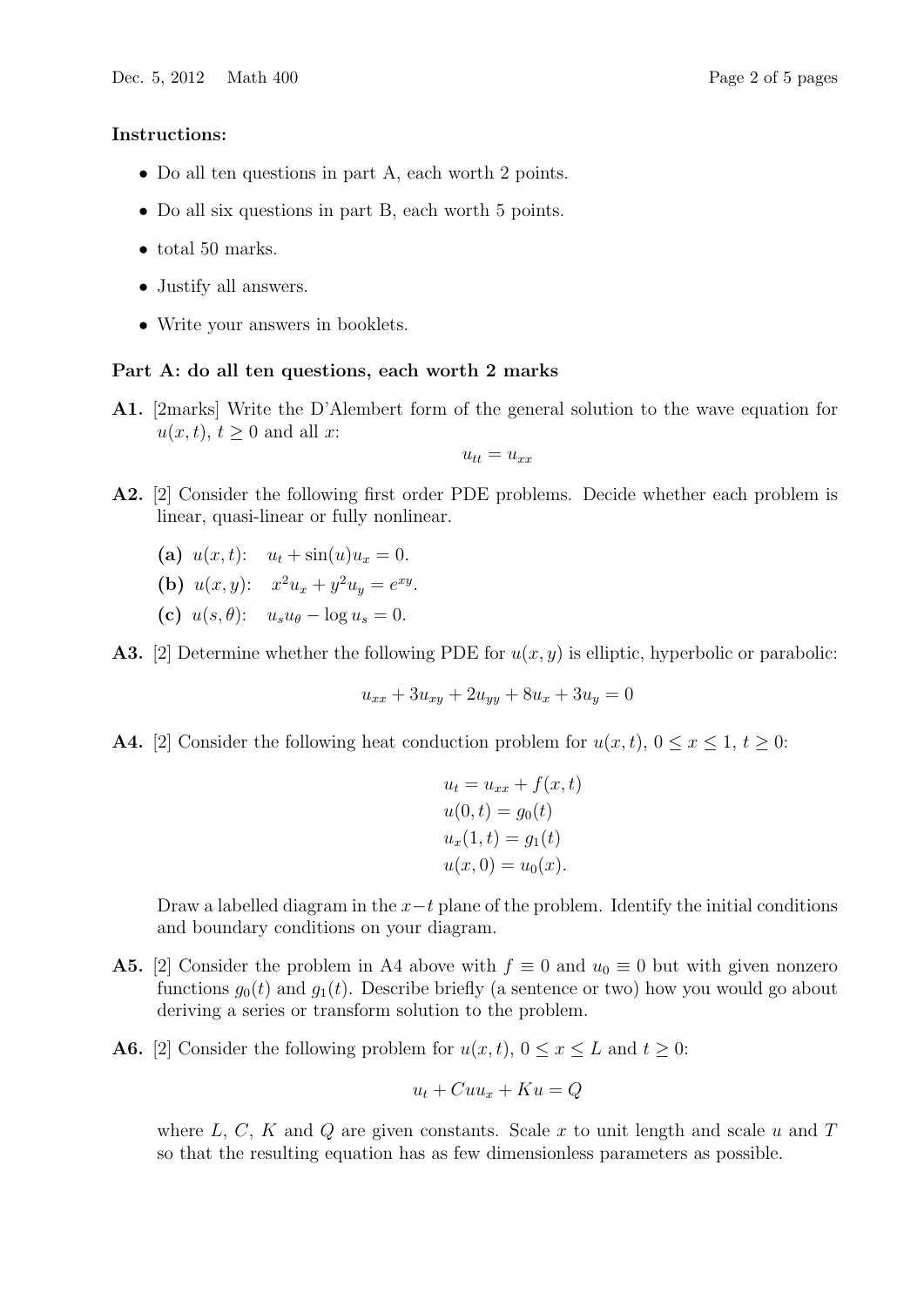Dec. 5, 2012 Math 400 Page 3 of 5 pages

A7. [2] Consider the following system of equations for  $u(x, t)$  and  $v(x, t)$ 

$$
u_t = u_{xx} + f(u, v)
$$
  

$$
v_t = Dv_{xx} + g(u, v)
$$

where D is a positive constant and f and g are given functions with  $f(0, 0) = 0$  and  $q(0,0) = 0$ . Linearize the system about the solution  $u \equiv 0$ ,  $v \equiv 0$ . Your answer will have coefficients that involve the partial derivatives of  $f$  and  $g$ .

A8. [2] Write the third order ODE for  $u(t)$  below as a first order system.

$$
\frac{d^3u}{dt^3} + \left(\frac{d^2u}{dt^2}\right)^2 - \sin(u) = 0.
$$

**A9.** [2] Consider the heat conduction problem for  $u(x, t)$ , for  $x \ge 0$  and  $t \ge 0$ :

$$
u_t = u_{xx}
$$
  
 
$$
u_x(0, t) = 1 \text{ for all } t \ge 0
$$
  
 
$$
u(x, 0) = 0 \text{ for all } x \ge 0.
$$

Find  $U(x, s)$ , where U is the Laplace transform of u in t. Do not try to solve for  $u(x, t)$ .

**A10.** [2] Consider the following Sturm-Liouville problem for  $\phi(x)$ ,  $0 \le x \le 1$ :

$$
\phi'' = \begin{cases} \lambda \phi & x < 1/2 \\ 4\lambda \phi & x > 1/2 \end{cases}
$$

with  $\phi(0) = 0$  and  $\phi(1) = 0$  and  $\phi$  and  $\phi'$  continuous at  $x = 1/2$ . It is known that all eigenvalues  $\lambda$  are negative. Write  $\lambda = -\mu^2$  and find a function  $f(\mu)$  such that the roots of f correspond to values  $\mu$  that lead to eigenvalues of the problem. Do not solve for the  $\mu$  values.

#### Part B: do all five questions, each worth 5 points

**B1.** Consider the following linear, first order Cauchy problem for  $u(x, t)$ ,  $t \ge 0$  and all x:

$$
u_t + x u_x = \sin t
$$

with initial data  $u(x, 0) = e^{-x^2}$ .

- (a) [2 marks] Solve for the characteristics  $x(s, t)$  for this problem.
- (b) [2] Solve for  $u(s,t)$  along these characteristics.
- (c) [1] Write the solution  $u(x, t)$ .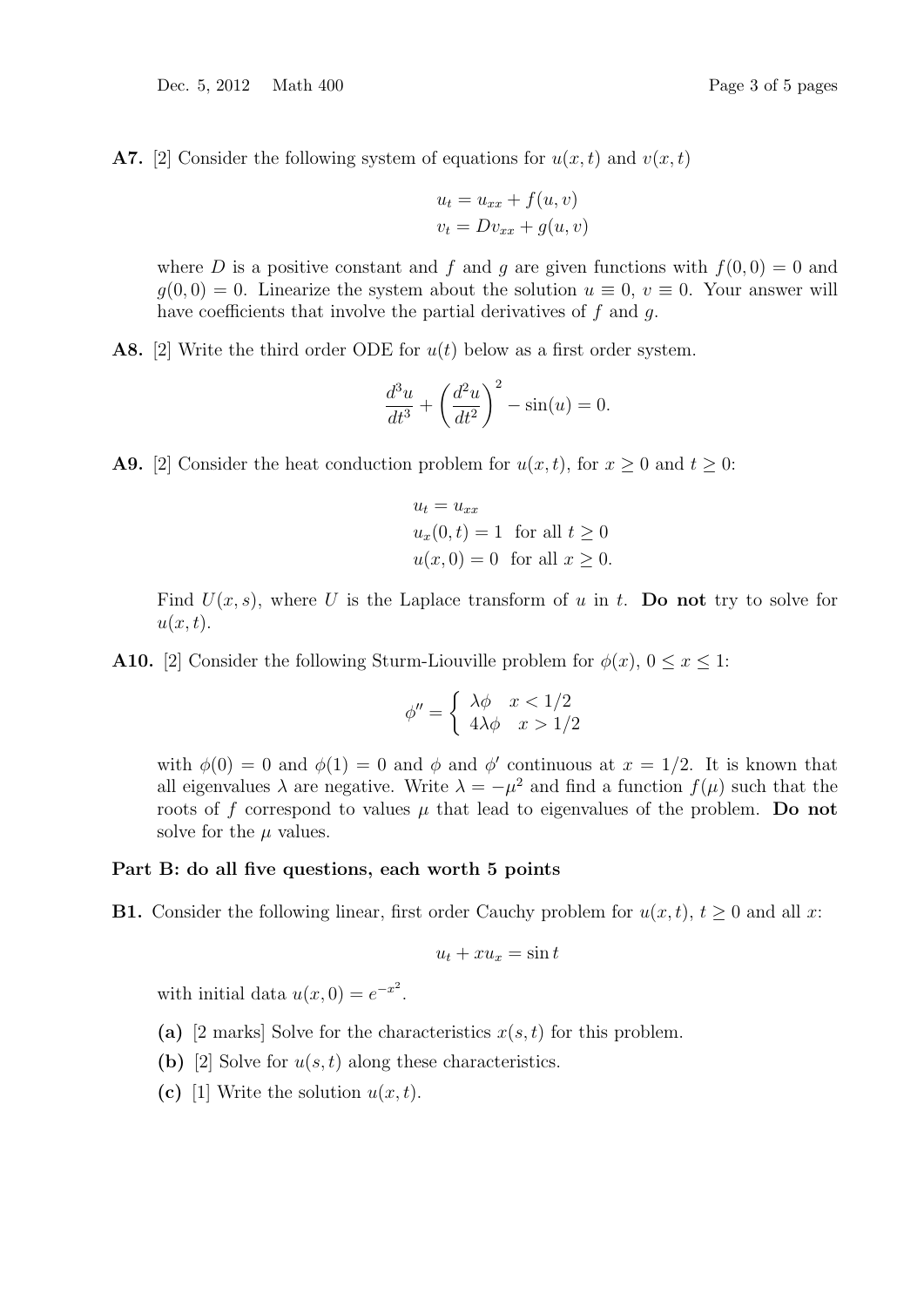**B2.** Consider the traffic flow model we developed in class for  $\rho(x, t)$ :

$$
\rho_t + [f(\rho)]_x = 0
$$

where  $f(\rho) = \rho(1-\rho)$ .

- (a) [2] Solve the Riemann Problem for this equation with  $\rho_L = 0$  and  $\rho_R = 1$ .
- (b) [2] Solve the Riemann Problem for this equation with  $\rho_L = 1$  and  $\rho_R = 0$ .
- (c) [1] In the  $x t$  plane, sketch the solution of the Cauchy problem for this equation with initial data

$$
\rho(x,0) = \begin{cases} 1 & \text{for } 0 \le x \le 1 \\ 0 & \text{otherwise} \end{cases}
$$

**B3.** Consider the following wave equation problem for  $u(x, t)$ ,  $0 \le x \le 1$  and  $t \ge 0$ , with time harmonic forcing

$$
u_{tt} = u_{xx} + e^x \cos t
$$

with boundary conditions  $u(0, t) = 0$  and  $u_x(1, t) = 0$ . Consider a time harmonic solution of the form

$$
u(x,t) = \text{Re}\left\{A(x)e^{it}\right\}
$$

- (a) [2] Write the ODE that  $A(x)$  satisfies.
- (b) [1] Write the boundary conditions that  $A(x)$  satisfies.
- (c) [2] Solve for  $A(x)$ .
- **B4.** Consider the heat conduction problem for  $u(x, y, z, t)$ , for  $t \geq 0$ ,  $0 \leq x \leq 1$ ,  $0 \leq y \leq 1$ and  $0 \leq z \leq 1$ :

$$
u_t = \Delta u = u_{xx} + u_{yy} + u_{zz}
$$

with homogeneous Dirichlet boundary conditions on all boundaries.

- (a) [3] Write the general solution to the problem as a series using the eigenvalues of the spatial operator. *Hint*: use sine series for  $x, y$  and  $z$ .
- (b) [2] What is the slowest decaying term in your series in part (a)? Your answer should be in the form

$$
Ae^{-ct}v(x,y,z)
$$

where A and c are constants you give values for and  $v(x, y, z)$  is specified.